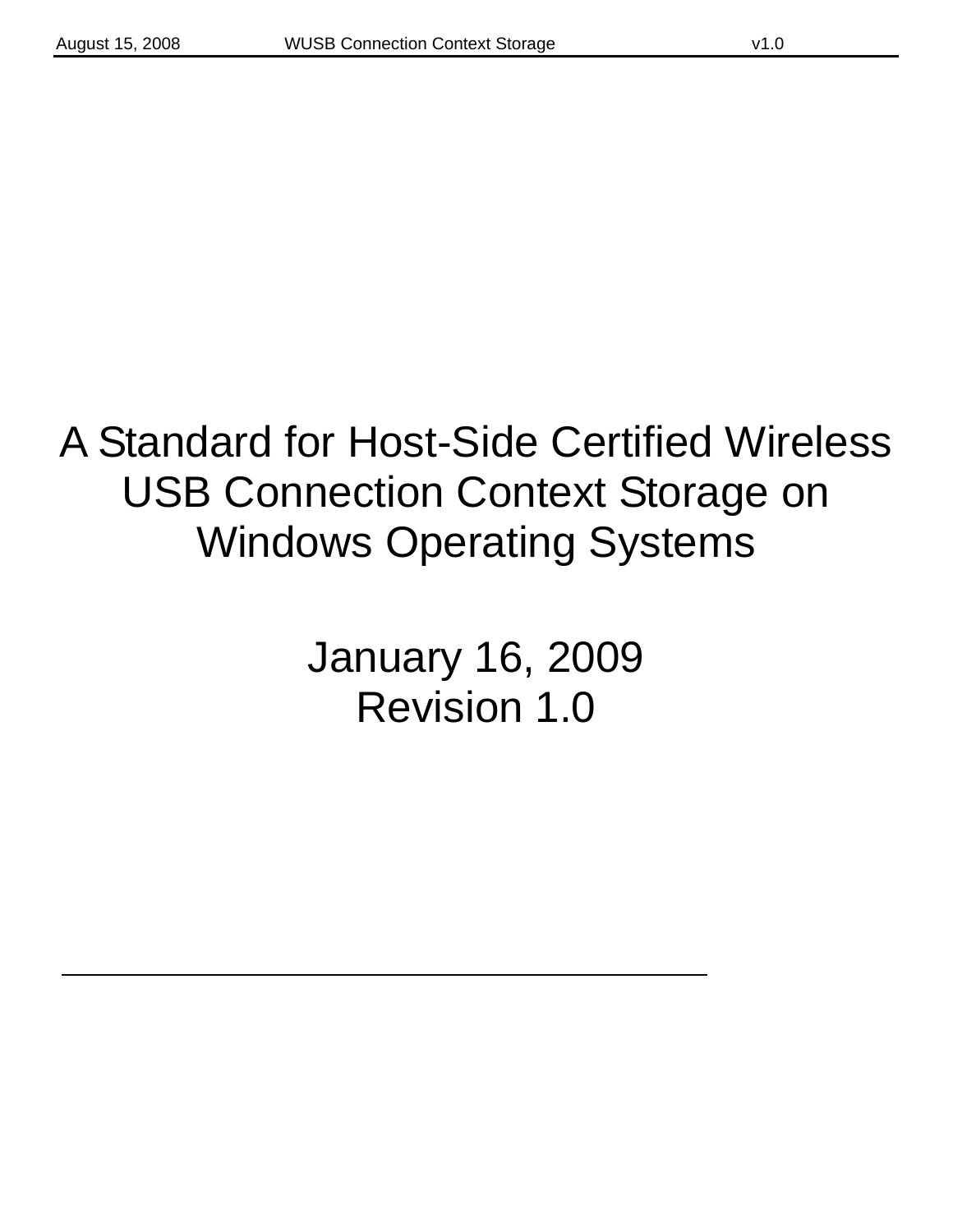| 1              |                                                                                                                                                                                                                      |  |
|----------------|----------------------------------------------------------------------------------------------------------------------------------------------------------------------------------------------------------------------|--|
| $\overline{2}$ |                                                                                                                                                                                                                      |  |
| 3              |                                                                                                                                                                                                                      |  |
|                | 3.1                                                                                                                                                                                                                  |  |
| 4              |                                                                                                                                                                                                                      |  |
|                | REGISTRY HIVE ROOT: HKEY LOCAL MACHINE\SYSTEM\CURRENTCONTROLSET\CONTROL\WIRELESS<br>4.1<br><b>USB</b><br>3                                                                                                           |  |
|                | HOST KEY(S): HKEY LOCAL MACHINE\SYSTEM\CURRENTCONTROLSET\CONTROL\WIRELESS USB\ <n><br/>4.2</n>                                                                                                                       |  |
|                | 43<br>DEVICE KEY(S) ASSOCIATED WITH WIRELESS USB HOST <n>:</n>                                                                                                                                                       |  |
|                | HKEY_LOCAL_MACHINE\SYSTEM\CURRENTCONTROLSET\CONTROL\WIRELESS USB\ <n>\<cdid-guid>  4<br/>4.3.1 HKEY LOCAL MACHINE\SYSTEM\CurrentControlSet\Control\Wireless USB\<n>\<cdid-guid>\Keys</cdid-guid></n></cdid-guid></n> |  |
|                | HKEY_LOCAL_MACHINE\SYSTEM\CurrentControlSet\Control\Wireless USB\ <n>\<cdid-<br>4.3.2</cdid-<br></n>                                                                                                                 |  |
|                |                                                                                                                                                                                                                      |  |
| 5              |                                                                                                                                                                                                                      |  |
|                |                                                                                                                                                                                                                      |  |
|                |                                                                                                                                                                                                                      |  |
|                |                                                                                                                                                                                                                      |  |
|                |                                                                                                                                                                                                                      |  |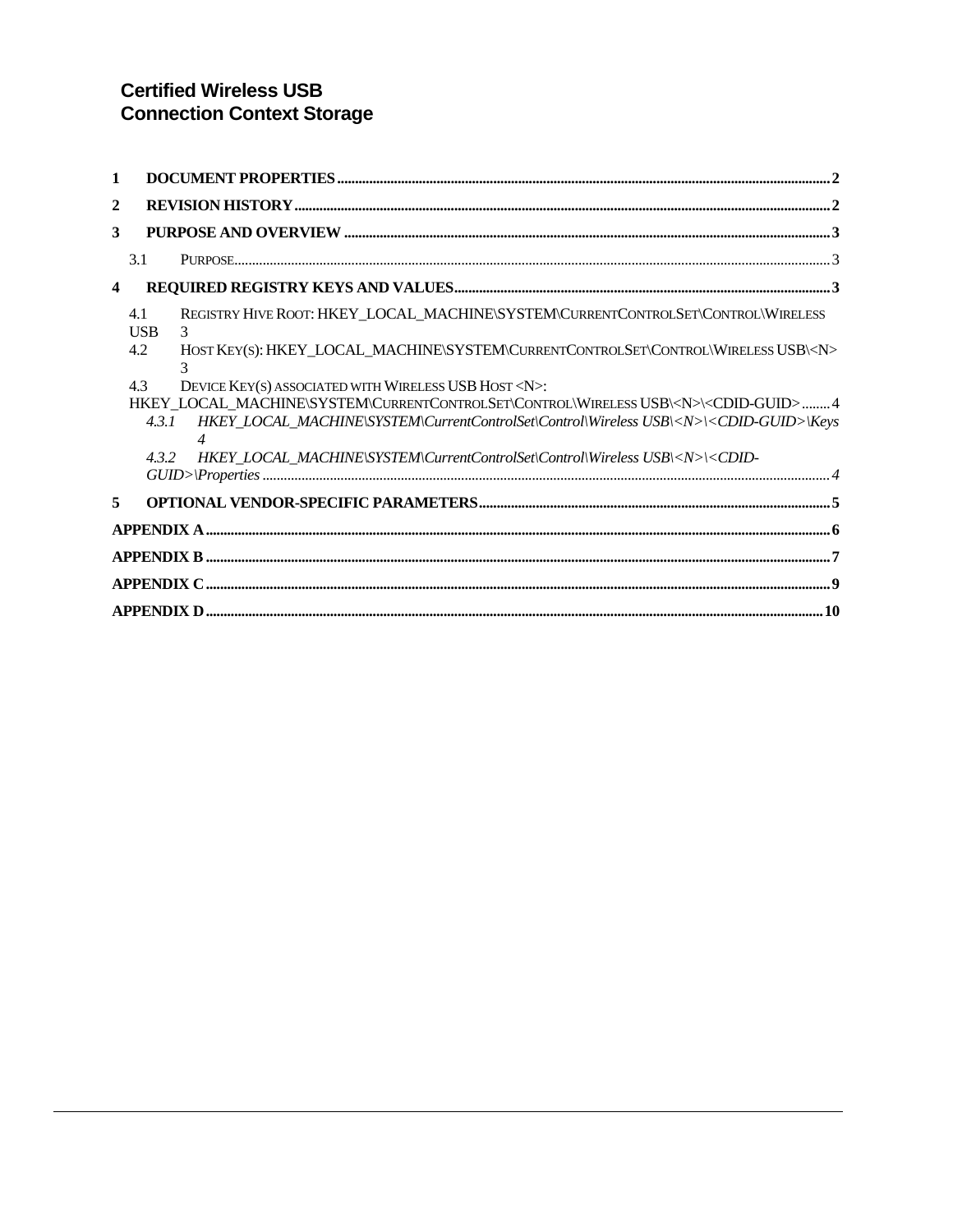### **1 Document Properties**

| Document Revision | 1.0                  |
|-------------------|----------------------|
| Document Date     | August 12, 2008      |
| Date Created      | 3/28/2008 2:49:00 PM |
| Date Last Saved   | 8/15/2008 9:38:00 AM |

### **2 Revision History**

| <b>Revision</b> | Date     | Who       | <b>Tracking Level and Description</b>                                                             |  |  |  |  |  |
|-----------------|----------|-----------|---------------------------------------------------------------------------------------------------|--|--|--|--|--|
| 0.1             | 03/28/08 | <b>DS</b> | Initial draft                                                                                     |  |  |  |  |  |
| 0.3             | 03/28/08 |           | Formatting changes                                                                                |  |  |  |  |  |
| 0.4             | 03/28/08 | <b>DS</b> | Minor edits                                                                                       |  |  |  |  |  |
| 0.5             | 05/07/08 | <b>SS</b> | Updated to reflect USB-IF consortium accepted format for<br>CC storage, added samples in Appendix |  |  |  |  |  |
| 0.6             | 05/18/08 | <b>SS</b> | Added BandGroups to Host key                                                                      |  |  |  |  |  |
| 0.7             | 05/21/08 | SS        | Added Appendix D to explain Registry access contention                                            |  |  |  |  |  |
|                 |          |           | Added note about un-install not removing common keys                                              |  |  |  |  |  |
| 0.8             | 08/01/08 | SS        | Modifications as per review with MSFT:                                                            |  |  |  |  |  |
|                 |          |           | New "Keys" and "Properties" sub-keys under CDID<br>(1)<br>key                                     |  |  |  |  |  |
|                 |          |           | New "HostVendorID" and "AssocMethod"<br>(2)<br>properties under "Properties" key                  |  |  |  |  |  |
|                 |          |           | Wording change in the<br>(3)                                                                      |  |  |  |  |  |
| 0.9             | 08/06/08 | <b>SS</b> | Language/wording modifications based on review                                                    |  |  |  |  |  |
| 0.91            | 08/12/08 | <b>BD</b> | Minor language tweaks based on further review                                                     |  |  |  |  |  |
| 1.0             | 08/15/08 | <b>BD</b> | Move version to 1.0.                                                                              |  |  |  |  |  |

### **Revision Checklist**

- □ Microsoft Word Menu Bar: File Properties Comments: update field with document release date
- Change revision number on title page and in Document Properties table
- □ Update document fields with Edit Select All, then right click on any field and select "update field"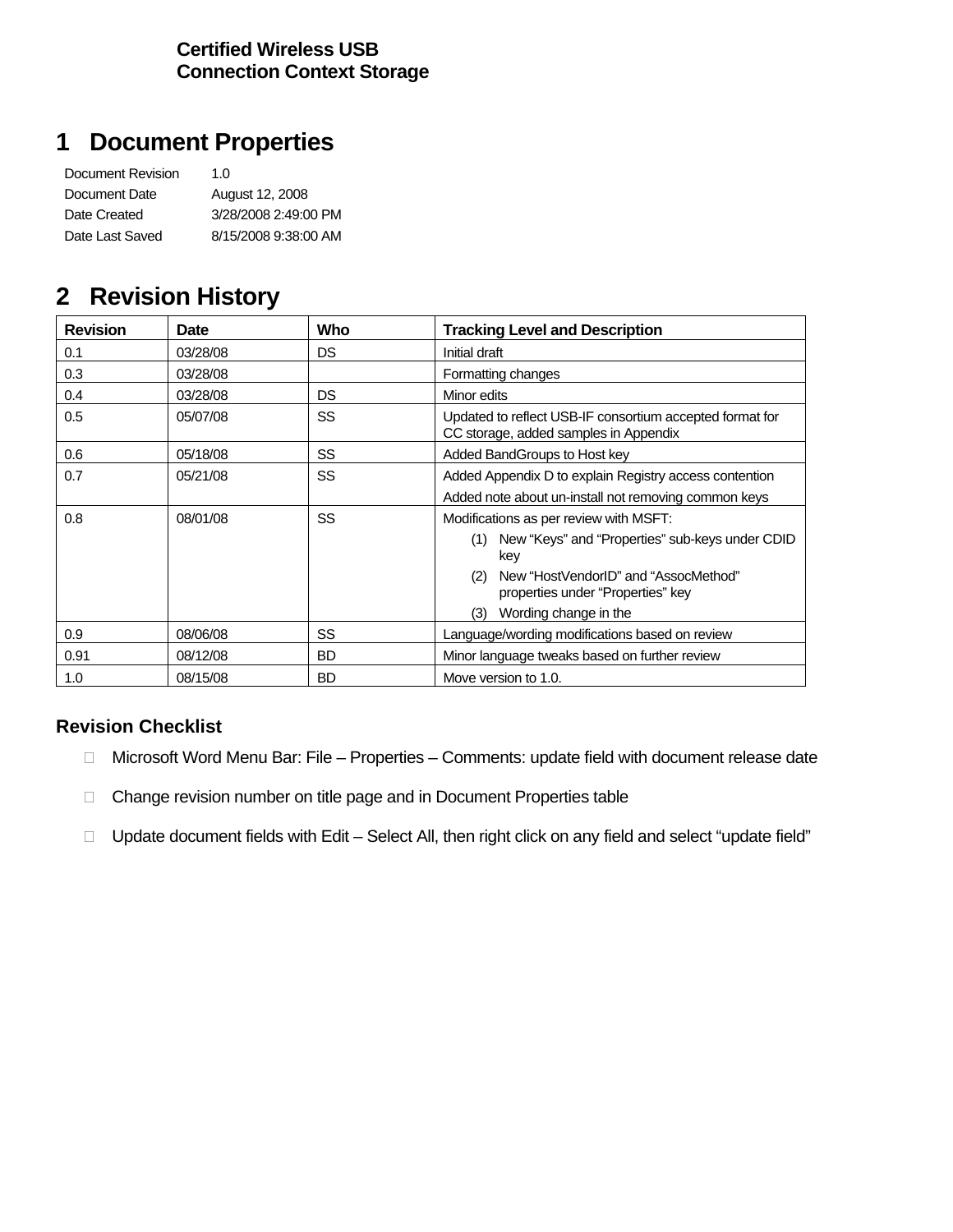# **3 Purpose and Overview**

### *3.1 Purpose*

The Wireless USB Specification defines a set of values that must be retained on both the host and device at the time of association in order to establish a secure connection at a later time. The information required to establish a secure connection between a single host-device pair is referred to as a Connection Context. Although the specification defines what information is required for a Connection Context, it does not provide any guidelines or recommendations regarding storage of that information on the host side. The purpose of this document is to provide a standard for the host-side Connection Context Repository so that device associations may be shared by the software of all vendors on Microsoft Windows™ platforms. Appendices A and B provide examples of this specification.

# **4 Required Registry Keys and Values**

The information for a single host-device pair Connection Context consists of a connection host ID (CHID), a connection device ID (CDID) and a connection key (CK). In addition to these, the host friendly name (HostFriendlyName), device friendly name (DeviceFriendlyName), language identifier (LangID) and supported Band Groups (BandGroups) are required fields under the host and device keys. The registry keys and values in this section encode this minimal data that must be stored on the host during device association in order to allow the establishment of a secure connection at a later time.

### *4.1 Registry Hive Root: HKEY\_LOCAL\_MACHINE\SYSTEM\CurrentControlSet\Control\Wireless USB*

This key is the root of the host-side Connection Context. This key contains one or more sub-keys named "0", "1" ... "<N>". For the sake of interoperability across vendors, all vendors must support and use the host numbered "0". The Connection Context information, CHID and other information stored under "0" are guaranteed to interoperate between hosts of different vendors. Any new Host driver stack that starts up within the System must recognize the presence of a preexisting Registry sub-key "0" and reuse the CHID, Connection Context information stored underneath it. This will enable an end-user to replace a WUSB Host product within the System and retain previous associations with devices. Vendors, who want to use different CHIDs and Device Associations for different hosts, may use sub-keys named "1"  $\dots$  " $\langle N \rangle$ ", though it is not guaranteed that such associations will interoperate with other vendors' hosts.

### *4.2 Host Key(s): HKEY\_LOCAL\_MACHINE\SYSTEM\CurrentControlSet\Control\Wireless USB\<N>*

This key holds all the information for the unique Wireless USB host numbered "<N>". At a minimum, there will be one Wireless USB Host registered in the system with number "0" whose information will be stored under the key: HKEY\_LOCAL\_MACHINE\SYSTEM\CurrentControlSet\Control\Wireless USB\0. This key contains non-device-specific values. Each subkey (see 4.3) corresponds to a device association.

| <b>Value Name</b> | <b>Description</b>               | Type             | <b>Example</b>            |
|-------------------|----------------------------------|------------------|---------------------------|
| <b>BandGroups</b> | A 32-bit value containing bit    | <b>REG DWORD</b> | 0x00000005                |
|                   | flags indicating the UWB Band    |                  |                           |
|                   | Groups supported by this Host    |                  |                           |
| <b>CHID</b>       | Host Identifier formatted as a   | REG SZ           | {953E13DC-BD1B-4D71-96D5- |
|                   | GUID string (refer to Appendix C |                  | 6D13F311FE91}             |
|                   | on rules of encoding a GUID)     |                  |                           |
| HostFriendlyName  | Friendly name of Wireless USB    | REG SZ           | TEST-HOST-01              |
|                   | Host                             |                  |                           |

This key must contain the following values: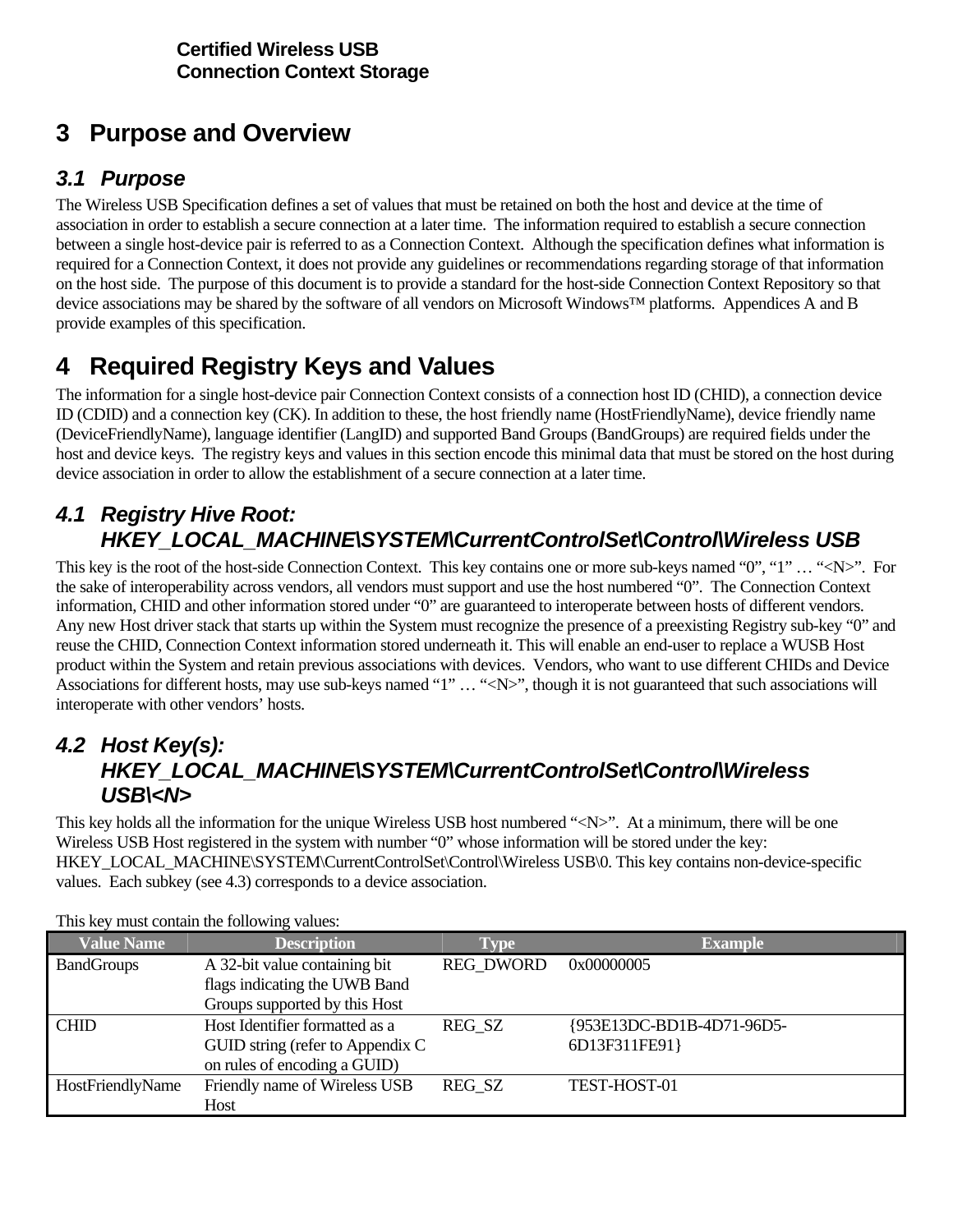| ')Rl<br>Ж<br>$\text{Lang}$ $\Gamma$<br>- identifier<br>_anguage<br>$\sim$<br>$\overline{\phantom{0}}$ | Jx00000409 |  | $\sim$ | -- |
|-------------------------------------------------------------------------------------------------------|------------|--|--------|----|
|-------------------------------------------------------------------------------------------------------|------------|--|--------|----|

### *4.3 Device Key(s) associated with Wireless USB Host <N>: HKEY\_LOCAL\_MACHINE\SYSTEM\CurrentControlSet\Control\Wireless USB\<N>\<CDID-GUID>*

The name of this key is the 16-byte connection device ID (CDID) for the device association being stored, formatted into a standard GUID string. For example, the CDID 0x0123456789ABCDEF02468ACE13579BDF is stored as the key name "{67452301-AB89-EFCD-0246-8ACE13579BDF}". Note the Endianness that drives the formatting of the 128-bit CDID into a string representation of a GUID – Appendix C contains GUID encoding method. This key does not contain any values, it has the following sub-keys:

- A sub-key named "Keys" which contains the CK to be used to establish a connection to this device
- A sub-key named "Properties" that contains other device-specific properties

There is a possible contention (race condition) between CBAF and Host drivers in accessing the CDID sub-section of the Registry when the association process completes and the device attempts to connect to the host. Please see Appendix D for more information on this subject.

### **4.3.1 HKEY\_LOCAL\_MACHINE\SYSTEM\CurrentControlSet\Control\Wireless USB\<N>\<CDID-GUID>\Keys**

This key contains the secure connection context key for establishing a connection with the specified device whose CDID is part of the key path. This key is accessible (for read/write) only by users belonging to the Administrators group of the System. Non-Admin users cannot read or write values within this key. In addition, on Vista (and later versions) of the Operating System, explicit read / write access may be provided to an association service running as a Local Service.

This key must contain the following values:

| <b>Value Name</b> | <b>Description</b>             | <b>Type</b> | <b>Example</b>            |
|-------------------|--------------------------------|-------------|---------------------------|
|                   | Connection Key formatted as a  | REG SZ      | {DC500FB8-A19D-41B7-96DB- |
|                   | GUID string (refer to Appendix |             | DBA2A6421072}             |
|                   |                                |             |                           |

### **4.3.2 HKEY\_LOCAL\_MACHINE\SYSTEM\CurrentControlSet\Control\Wireless USB\<N>\<CDID-GUID>\Properties**

This key contains device-specific properties other than the CK. This separation of device context into two sub-keys is required to allow for a more secure area for storing the CK. The values in the "Properties" key can be read or written by users belonging to the Administrators group and can be only be read by non-Admin users.

| <b>Value Name</b>  | <b>Description</b>                                                                                | <b>Type</b>      | <b>Example</b> |
|--------------------|---------------------------------------------------------------------------------------------------|------------------|----------------|
| <b>BandGroups</b>  | A 32-bit value containing bit flags<br>indicating the UWB Band Groups<br>supported by this Device | <b>REG DWORD</b> | 0x00000005     |
| DeviceFriendlyName | Friendly name of Wireless USB<br>Device                                                           | REG SZ           | TEST-Device0   |
| LangID             | Language identifier                                                                               | <b>REG DWORD</b> | 0x00000409     |
| HostVendorID       | Vendor Identifier (VID) of the<br>creator of the WUSB software                                    | <b>REG DWORD</b> | 0x0000162F     |

This key must contain the following values: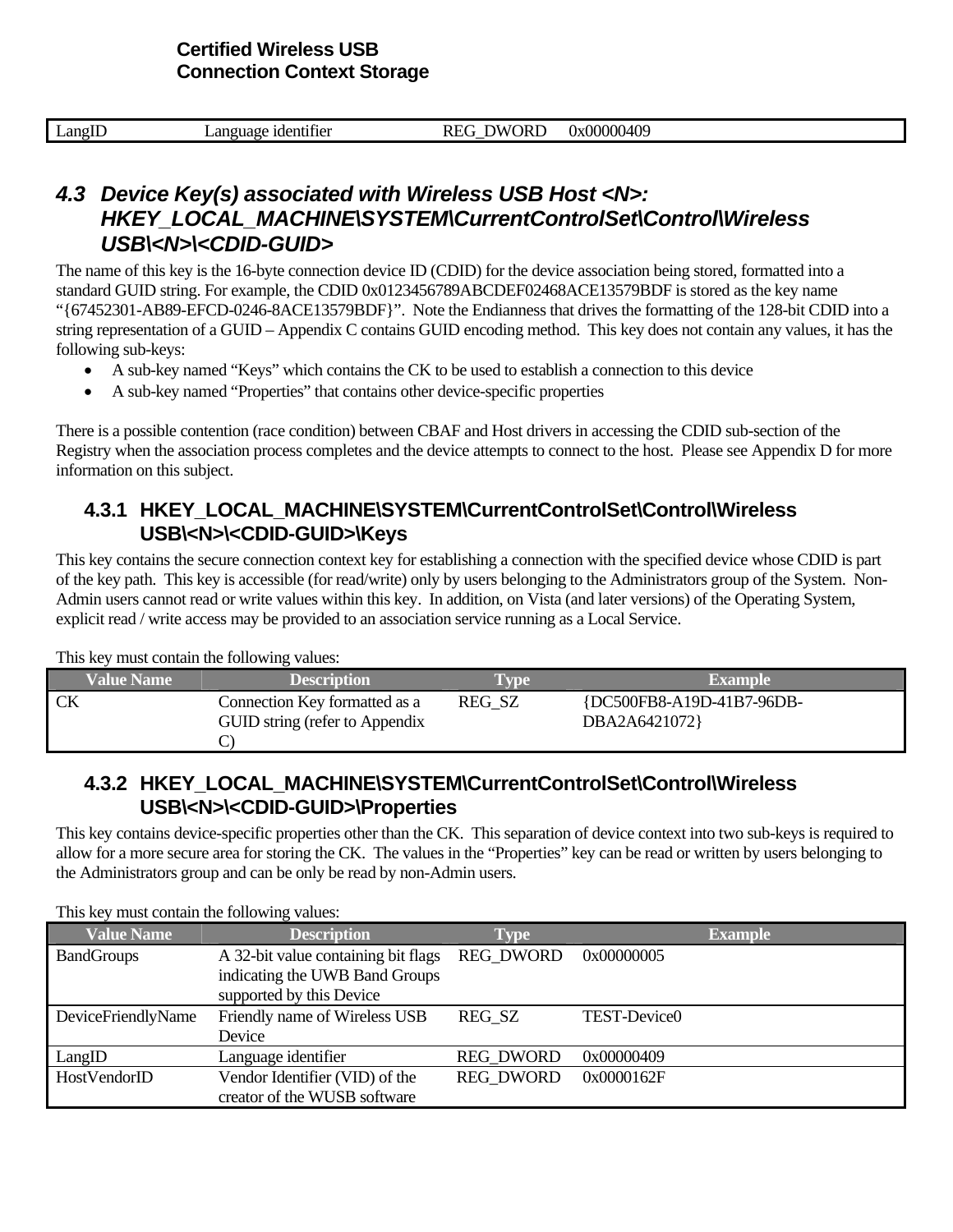|             | that created this association                                                                                                                                             |                  |            |
|-------------|---------------------------------------------------------------------------------------------------------------------------------------------------------------------------|------------------|------------|
| AssocMethod | Association method used to<br>create this association $(0x01)$<br>indicates CBAF and 0x02<br>indicates NA). Any other values<br>are treated as vendor-specific<br>values. | <b>REG DWORD</b> | 0x00000001 |

### **5 Optional vendor-specific parameters**

To allow for vendor-specific information storage at global, per-Host and per-Device levels, the following subkeys are to be used:

| <b>Vendor Subkey</b>                                                                                                                 | <b>Description</b>                                                     |
|--------------------------------------------------------------------------------------------------------------------------------------|------------------------------------------------------------------------|
| HKEY_LOCAL_MACHINE\SYSTEM\CurrentControlSet\                                                                                         | Optional area in Registry to store global vendor-specific              |
| Control\Wireless USB\Vendor\ <vendor name=""></vendor>                                                                               | information                                                            |
| HKEY_LOCAL_MACHINE\SYSTEM\CurrentControlSet\                                                                                         | Optional area in Registry to store host-specific information per       |
| Control\Wireless USB\ <n>\Vendor\<vendor name=""></vendor></n>                                                                       | vendor for the host numbered $\langle N \rangle$                       |
| HKEY_LOCAL_MACHINE\SYSTEM\CurrentControlSet\                                                                                         | Optional area in Registry to store device-specific information per     |
| Control\Wireless USB\ <n>\<cdid-< td=""><td>vendor for device <cdid-guid> associated with host <n></n></cdid-guid></td></cdid-<></n> | vendor for device <cdid-guid> associated with host <n></n></cdid-guid> |
| GUID>\Vendor\ <vendor name=""></vendor>                                                                                              |                                                                        |

The use of vendor-specific subkeys is required to prevent the collision of values with the same name but different meanings in the vendor-shared Connection Context registry space. Care should be taken that if vendors use vendor-specific areas as proposed here, the software uninstall program from the vendor must clean all vendor-specific locations in the Registry.

Care should also be taken to ensure that the software uninstall program from a vendor allows a user to retain the common Registry sections as specified in this document for reuse with another Host.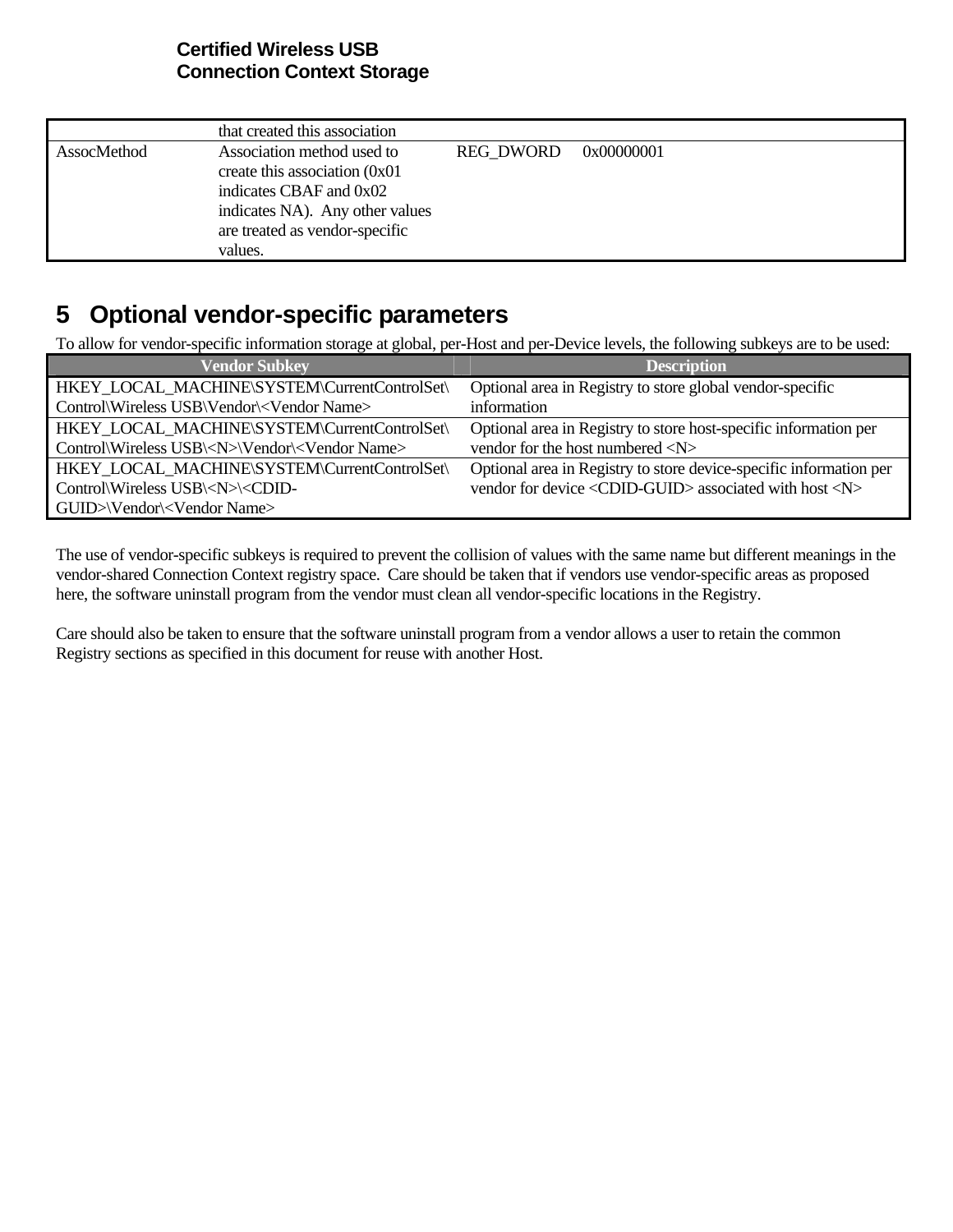# **Appendix A**

Sample Registry screenshots showing proposed Wireless USB hive:

#### Host-0, a CDID's "Keys" sub-key:



#### Host-0, a CDID's "Properties" sub-key:

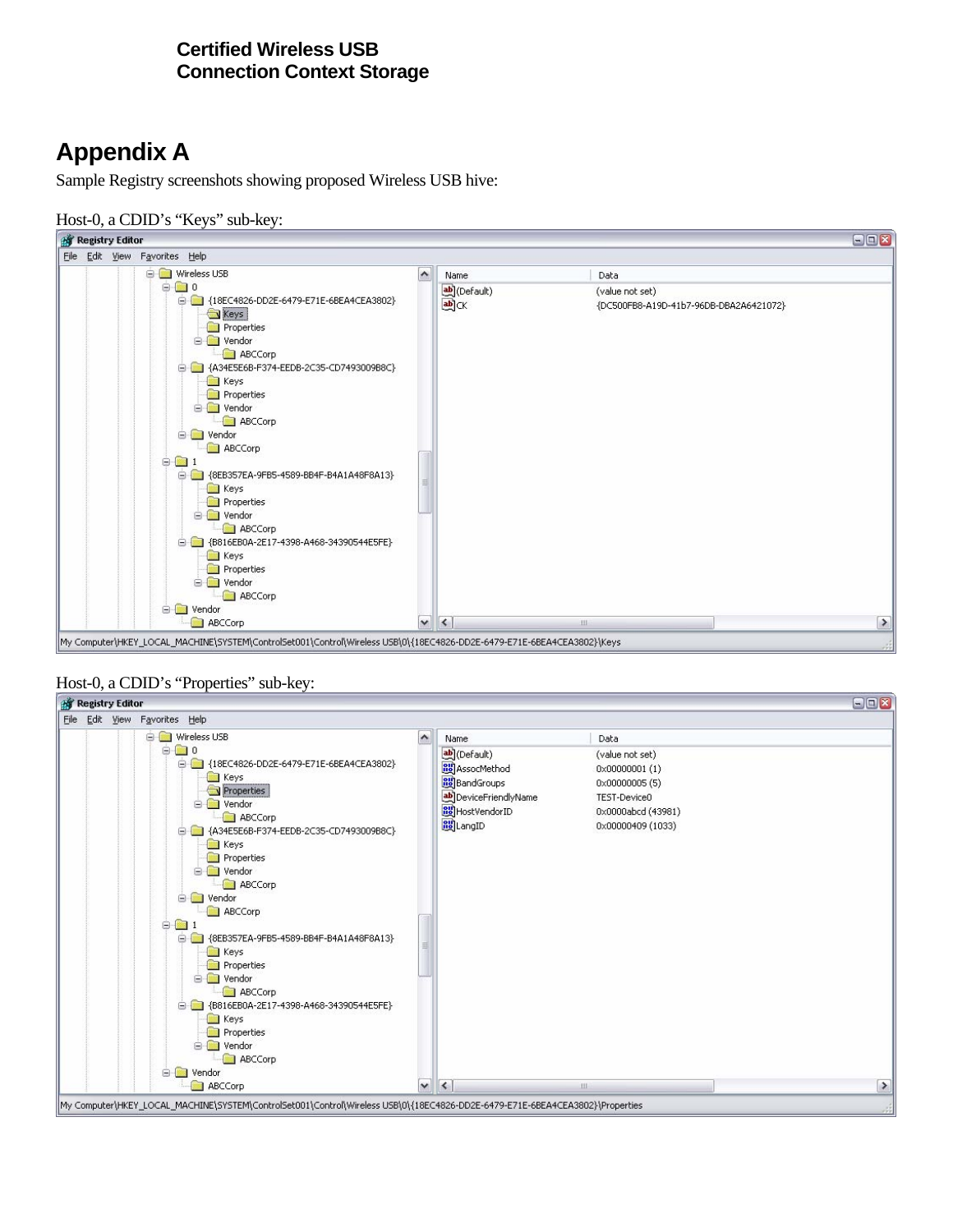## **Appendix B**

Sample .reg file contents using this specification:

Windows Registry Editor Version 5.00

[HKEY\_LOCAL\_MACHINE\SYSTEM\ControlSet001\Control\Wireless USB]

[HKEY\_LOCAL\_MACHINE\SYSTEM\ControlSet001\Control\Wireless USB\0] "CHID"="{953E13DC-BD1B-4d71-96D5-6D13F311FE91}" "HostFriendlyName"="WQ-HWA01" "LangID"=dword:00000409

[HKEY\_LOCAL\_MACHINE\SYSTEM\ControlSet001\Control\Wireless USB\0\Vendor]

[HKEY\_LOCAL\_MACHINE\SYSTEM\ControlSet001\Control\Wireless USB\0\Vendor\ABCCorp]

[HKEY\_LOCAL\_MACHINE\SYSTEM\ControlSet001\Control\Wireless USB\0\{18EC4826-DD2E-6479-E71E-6BEA4CEA3802}]

[HKEY\_LOCAL\_MACHINE\SYSTEM\ControlSet001\Control\Wireless USB\0\{18EC4826-DD2E-6479-E71E-6BEA4CEA3802}\Keys] "CK"="{DC500FB8-A19D-41b7-96DB-DBA2A6421072}"

[HKEY\_LOCAL\_MACHINE\SYSTEM\ControlSet001\Control\Wireless USB\0\{18EC4826-DD2E-6479-E71E-6BEA4CEA3802}\Properties] "DeviceFriendlyName"="TEST-Device0" "LangID"=dword:00000409 "BandGroups"=dword:00000005 "HostVendorID"=dword:0000ABCD "AssocMethod"=dword:00000001

[HKEY\_LOCAL\_MACHINE\SYSTEM\ControlSet001\Control\Wireless USB\0\{18EC4826-DD2E-6479-E71E-6BEA4CEA3802}\Vendor]

[HKEY\_LOCAL\_MACHINE\SYSTEM\ControlSet001\Control\Wireless USB\0\{18EC4826-DD2E-6479-E71E-6BEA4CEA3802}\Vendor\ABCCorp]

[HKEY\_LOCAL\_MACHINE\SYSTEM\ControlSet001\Control\Wireless USB\0\{A34E5E6B-F374-EEDB-2C35-CD7493009B8C}]

[HKEY\_LOCAL\_MACHINE\SYSTEM\ControlSet001\Control\Wireless USB\0\{A34E5E6B-F374-EEDB-2C35-CD7493009B8C}\Keys] "CK"="{1BB66573-5EB5-476e-937F-C736421833E6}"

[HKEY\_LOCAL\_MACHINE\SYSTEM\ControlSet001\Control\Wireless USB\0\{A34E5E6B-F374-EEDB-2C35-CD7493009B8C}\Properties] "DeviceFriendlyName"="TEST-Device1" "LangID"=dword:00000409 "BandGroups"=dword:00000005 "HostVendorID"=dword:0000ABCD "AssocMethod"=dword:00000002

[HKEY\_LOCAL\_MACHINE\SYSTEM\ControlSet001\Control\Wireless USB\0\{A34E5E6B-F374-EEDB-2C35-CD7493009B8C}\Vendor]

[HKEY\_LOCAL\_MACHINE\SYSTEM\ControlSet001\Control\Wireless USB\0\{A34E5E6B-F374-EEDB-2C35-CD7493009B8C}\Vendor\ABCCorp]

[HKEY\_LOCAL\_MACHINE\SYSTEM\ControlSet001\Control\Wireless USB\1] "CHID"="{020952D0-2E50-4f9b-83E6-89B7D27DD472}" "HostFriendlyName"="OTHER-HOST" "LangID"=dword:00000409

[HKEY\_LOCAL\_MACHINE\SYSTEM\ControlSet001\Control\Wireless USB\1\{8EB357EA-9FB5-4589-BB4F-B4A1A48F8A13}]

[HKEY\_LOCAL\_MACHINE\SYSTEM\ControlSet001\Control\Wireless USB\1\{8EB357EA-9FB5-4589-BB4F-B4A1A48F8A13}\Keys] "CK"="{90C94F6F-321F-407e-959D-4F9E557BDEE3}"

[HKEY\_LOCAL\_MACHINE\SYSTEM\ControlSet001\Control\Wireless USB\1\{8EB357EA-9FB5-4589-BB4F-B4A1A48F8A13}\Properties] "DeviceFriendlyName"="TestDev2"

"LangID"=dword:00000409

"BandGroups"=dword:00000005

"HostVendorID"=dword:0000ABCD

"AssocMethod"=dword:00000001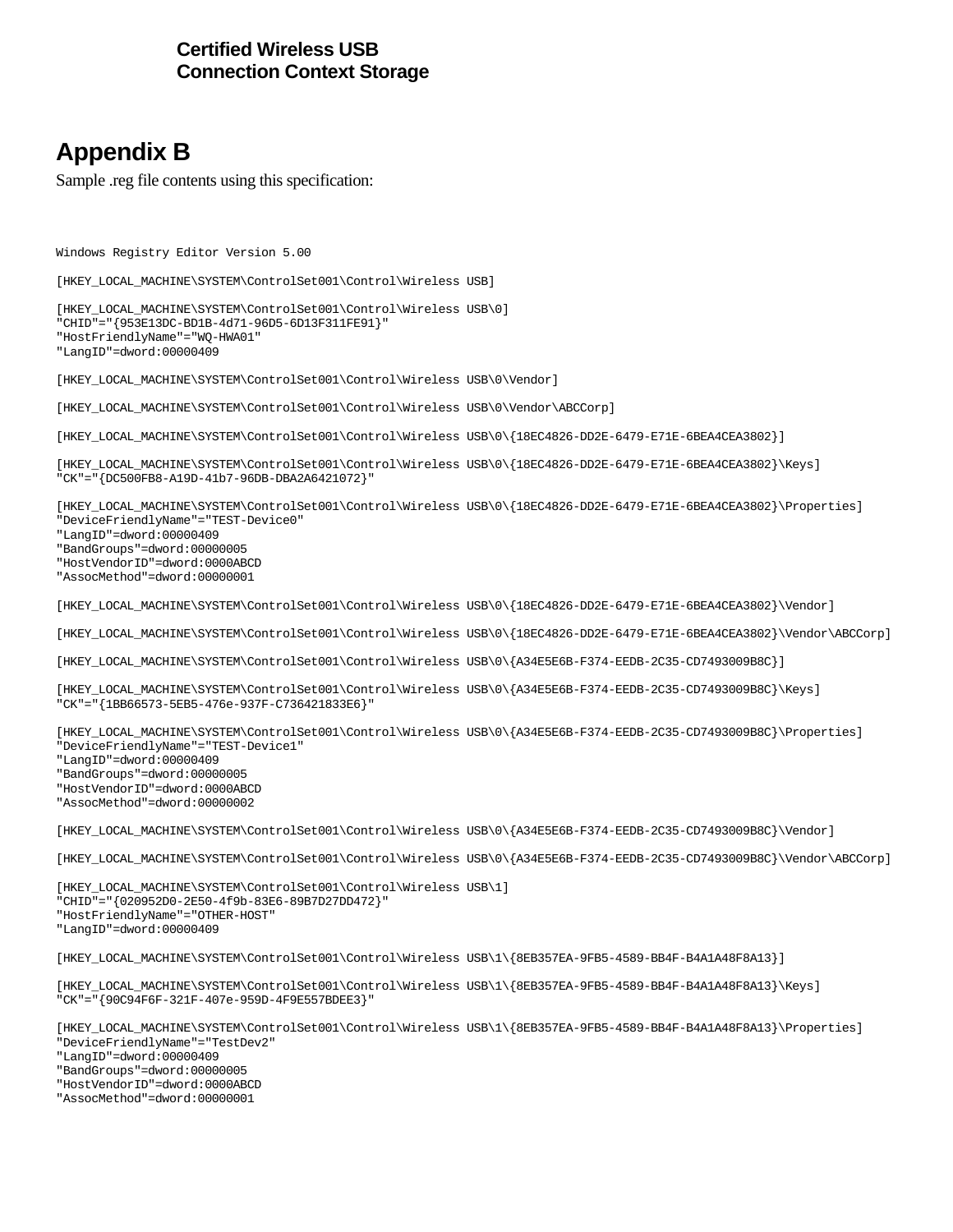[HKEY\_LOCAL\_MACHINE\SYSTEM\ControlSet001\Control\Wireless USB\1\{8EB357EA-9FB5-4589-BB4F-B4A1A48F8A13}\Vendor]

[HKEY\_LOCAL\_MACHINE\SYSTEM\ControlSet001\Control\Wireless USB\1\{8EB357EA-9FB5-4589-BB4F-B4A1A48F8A13}\Vendor\ABCCorp]

[HKEY\_LOCAL\_MACHINE\SYSTEM\ControlSet001\Control\Wireless USB\1\{B816EB0A-2E17-4398-A468-34390544E5FE}]

[HKEY\_LOCAL\_MACHINE\SYSTEM\ControlSet001\Control\Wireless USB\1\{B816EB0A-2E17-4398-A468-34390544E5FE}\Keys] "CK"="{348FF732-A6C0-4328-A0F8-4F7FC7A428AD}"

[HKEY\_LOCAL\_MACHINE\SYSTEM\ControlSet001\Control\Wireless USB\1\{B816EB0A-2E17-4398-A468-34390544E5FE}\Properties] "DeviceFriendlyName"="TestDev3" "LangID"=dword:00000409 "BandGroups"=dword:00000005 "HostVendorID"=dword:0000ABCD "AssocMethod"=dword:00000002

[HKEY\_LOCAL\_MACHINE\SYSTEM\ControlSet001\Control\Wireless USB\1\{B816EB0A-2E17-4398-A468-34390544E5FE}\Vendor]

[HKEY\_LOCAL\_MACHINE\SYSTEM\ControlSet001\Control\Wireless USB\1\{B816EB0A-2E17-4398-A468-34390544E5FE}\Vendor\ABCCorp]

[HKEY\_LOCAL\_MACHINE\SYSTEM\ControlSet001\Control\Wireless USB\Vendor]

[HKEY\_LOCAL\_MACHINE\SYSTEM\ControlSet001\Control\Wireless USB\Vendor\ABCCorp]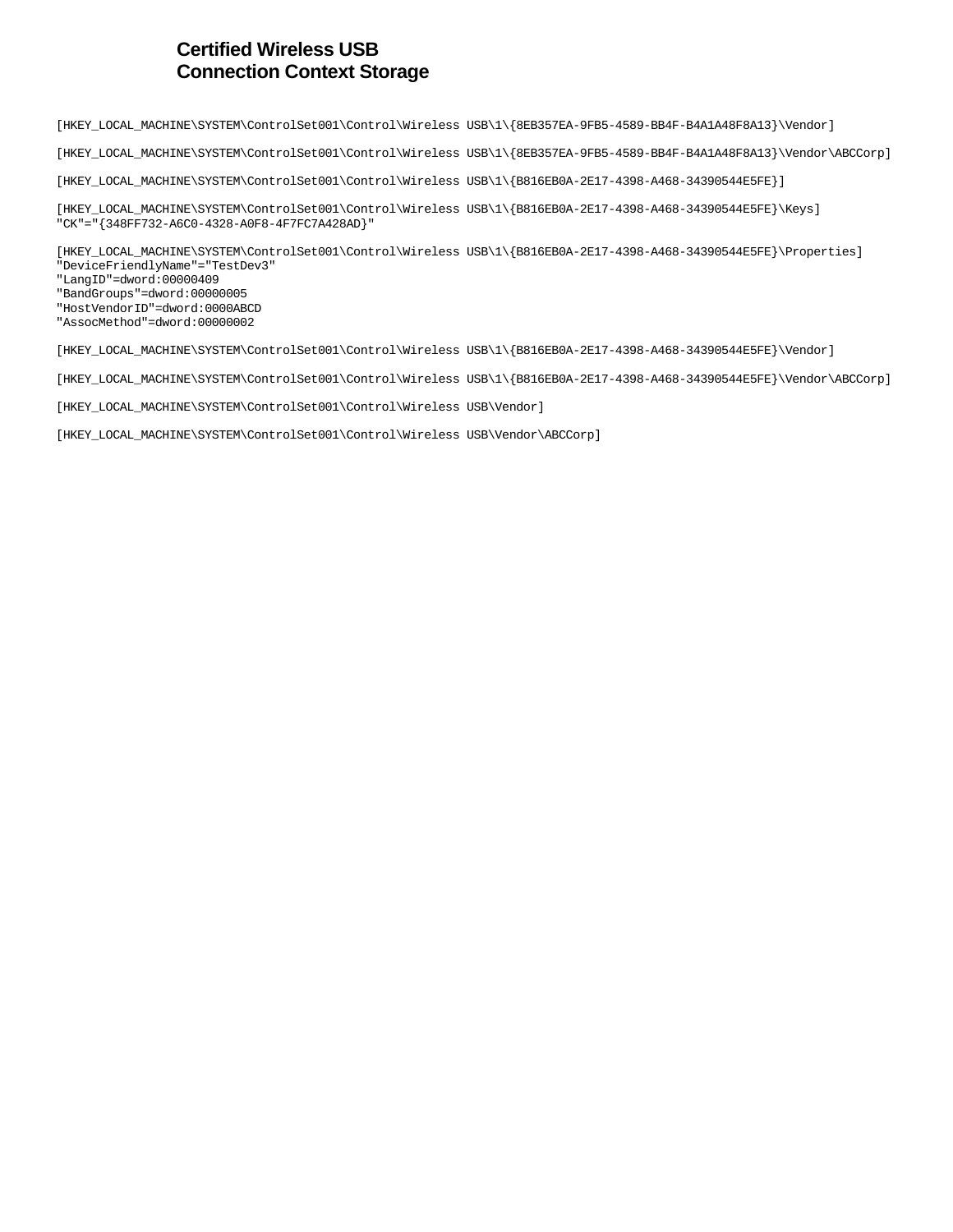# **Appendix C**

Method of encoding a 128-bit number into a GUID:

Encoding of 128-bit numbers (like CHID, CDID and CK) must follow the rules of formatting a GUID in Windows, assuming that the binary data was cast to a GUID structure.

In Windows, a GUID is defined as:

```
typedef struct _GUID { 
     unsigned long Data1; 
     unsigned short Data2; 
     unsigned short Data3; 
    unsigned char Data4[ 8 ];
} GUID;
```
A raw 128-bit byte-array (say CDID value) of "0123456789ABCDEF02468ACE13579BDF" would be cast into a GUID as:

|        | 01 | 23 | 45 | 67 | 89 | AB | CD | EF | 02 | $-46$ | <b>8A</b> | CE | 13 | 57 | QR |  |
|--------|----|----|----|----|----|----|----|----|----|-------|-----------|----|----|----|----|--|
|        |    |    |    |    |    |    |    |    |    |       |           |    |    |    |    |  |
| &Datal |    |    |    |    |    |    |    |    |    |       |           |    |    |    |    |  |
| &Data2 |    |    |    |    |    |    |    |    |    |       |           |    |    |    |    |  |
| &Data3 |    |    |    |    |    |    |    |    |    |       |           |    |    |    |    |  |
| Data4  |    |    |    |    |    |    |    |    |    |       |           |    |    |    |    |  |

Using a little-Endian memory model, the fields of a GUID will be interpreted as:

```
 Data1 == 0x67452301 
Data2 == 0xAB89Data3 == 0xEFCDData4 == \{ 0x02, 0x46, 0x8A, 0xCE, 0x13, 0x57, 0x9B, 0xDF \}
```
so the result is formatted into a string as:

```
 "{67452301-AB89-EFCD-0246-8ACE13579BDF}"
```
where Data4 (8 bytes) is split by the Windows GUID-to-String representation into 2 sections – a 2 byte and a 6-byte section ("0246-8ACE13579BDF").